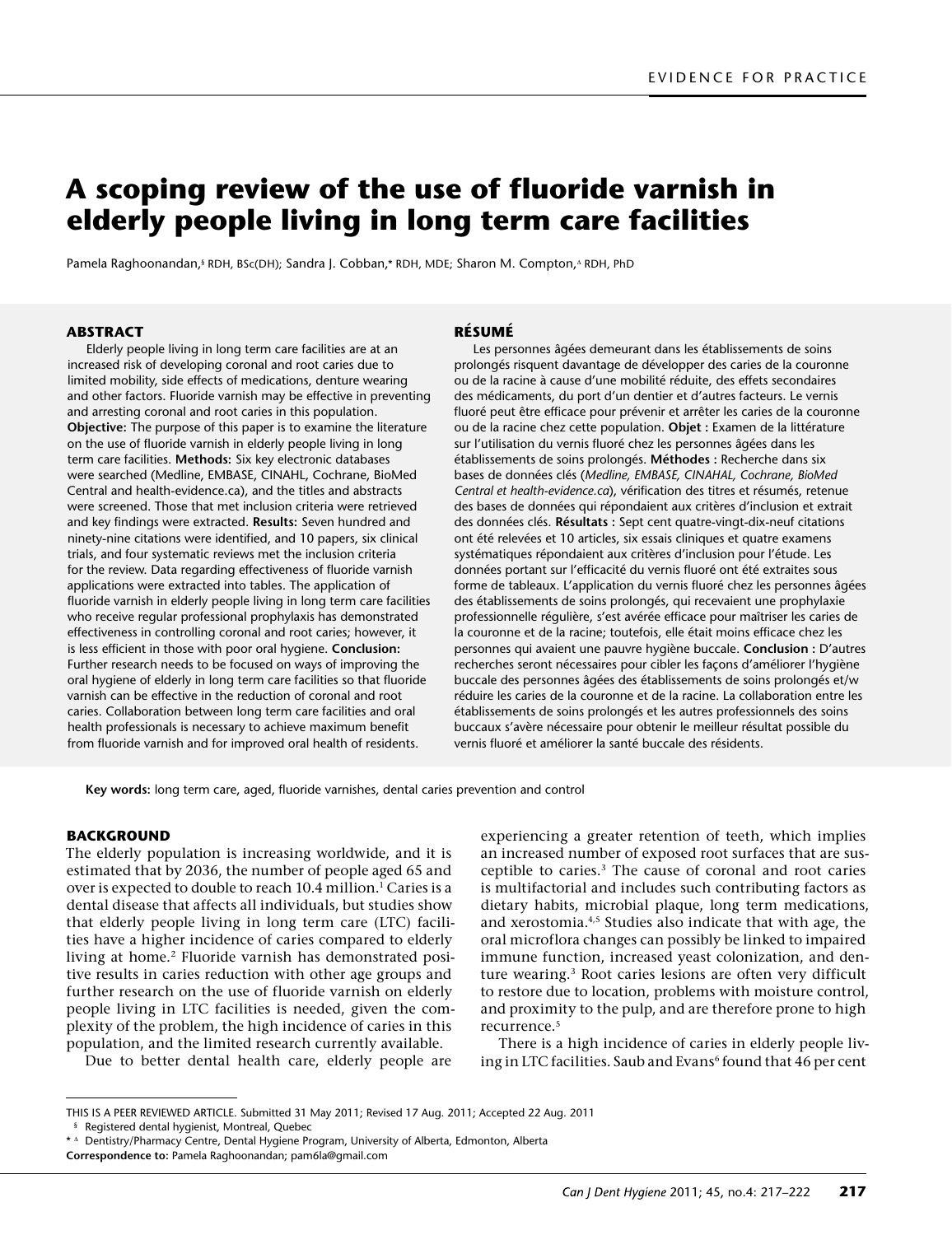of elderly residents in a LTC facility required at least one restoration for coronal caries and 30 per cent required at least one restoration for root caries. Hand, Hunt and Beck<sup>2</sup> compared the incidence of caries among school aged children to elderly people, and to that of elderly people living in LTC facilities. Their study found that school aged children had an average annual caries increment of no more than one surface per year, compared to 1.44 surfaces per year found in the elderly population, and compared to 1.90 surfaces per year in institutionalized elderly persons.<sup>2</sup>

Currently there is not much research on the use of fluoride varnish with elderly LTC residents. It has been demonstrated that the use of fluoride varnishes decreases the acidic environment caused by plaque, reverses early decay, and may promote the remineralization of tooth enamel and decrease tooth sensitivity.<sup>7</sup> These studies have been primarily conducted on children and adults, but due to the difference in factors such as lifestyle, medications, immune function, and so on, the findings cannot be directly transferred to elderly patients in general, and especially not to those living in LTC facilities.<sup>3,4,7</sup>

Elderly people living in LTC facilities are retaining their natural teeth, and studies have shown that caries is the major cause of tooth loss in elderly individuals with physical and mental disabilities.<sup>8,9</sup> About six per cent of the population older than 65 years in most Western countries live in LTC facilities.<sup>10</sup> These individuals are more prone to caries compared to elderly individuals who live independently.<sup>9</sup> In one Canadian study, almost three quarters of the elderly participants living in LTC facilities developed one or more carious lesions compared to about two-thirds of those who lived independently.9

The reason for the high prevalence of dental caries in this population is usually associated with many factors such as an increase in health problems, disability, and limited dexterity which makes oral hygiene difficult and indirectly influences caries resistance factors.<sup>8,11</sup> When this is coupled with low compliance, excessive consumption of sugar, and side effects of medications such as xerostomia, the levels of cariogenic bacteria increases, and increases their risk for coronal and root caries, as well as periodontal disease.10–12 Denture wearing has also been shown to increase the number of microorganisms in healthy individuals.<sup>12</sup>

Caries in any age group can impact nutritional habits and overall comfort, but it can be particularly damaging to the systemic health of frail elders.<sup>10</sup> In many cases, elderly people may have dental pulp tissue that is calcified due the deposition of secondary dentin, which can prevent pain signals from being felt when there is an active carious lesion.9 This may cause the lesion to go unnoticed, allowing it to extend over the entire coronal and/or root surface, causing extensive structural damage.<sup>9</sup> When many teeth are affected, the restoration and replacement of teeth may not always be an option due to limited access to dental services and financial constraints; resulting in chewing difficulties and facial disfigurement.<sup>9,11</sup> In many cases, teeth are extracted due to extensive caries progression which can have a great impact on appearance, speech, and overall well being.<sup>9</sup> It is therefore critical that treatment

strategies are based on the prevention and remineralization of incipient caries, and are not dependent on high patient compliance due to limited dexterity and low motivation.<sup>11</sup> Based on studies performed on this population, fluoride varnish may be one of the solutions.<sup>11</sup>

Many studies have shown the benefits of fluoride, "which has a caries inhibiting effect on enamel, dentin and root surfaces, and retards demineralization and promotes remineralization of enamel, dentin and cementum".11 Fluoride varnish has been shown to be more successful in the prevention of coronal and root caries compared to other topical fluorides.<sup>11</sup>

The need for research on the outcomes of using of fluoride varnish on elderly individuals living in LTC facilities is critical. The growing number of individuals who reside in LTC facilities is increasing and many have retained much of their existing dentition, yet little research has been conducted on how to control the high incidence of dental caries in this population.<sup>2,7</sup>

## **Review question**

Caries is a common dental disease among elderly people living in LTC facilities, and to date, there is a lack of research showing the effects of using fluoride varnish to reduce coronal and root caries in this population. Our review sought to examine what is known about the effectiveness of fluoride varnish in the prevention of coronal and root caries in elderly people living in LTC facilities.

# **METHODS**

This scoping review involved searching six key databases, Medline, EMBASE, CINAHL, Cochrane Database of Systematic Reviews (DSR), BioMed Central, and Health-Evidence. ca. The six databases were searched using MeSH (Medical Subject Headings) and key terms in the following ways:

#### **Search terms**

- fluoride varnish AND oral health OR oral hygiene
- oral care, mouth hygiene, oral hygiene care
- carie\* AND home aged
- elder<sup>\*</sup> AND nursing home<sup>\*</sup>, long<sup>\*</sup>term care
- fluoride varnish AND dental health OR oral health AND elderly AND nursing homes
- fluoride varnish AND caries

# **Limiters**

- $65+ years$
- fluoride varnish NOT child\*
- limit "all aged (65 and over)"
- infirm patients, oral hygiene
- fluoride varnish nursing home NOT child\*
- fluoride varnish AND institutionaliz<sup>\*</sup> OR long term OR nurs\* home OR residential facility AND oral dental AND carie\* AND elderly

The MeSH terms and subheadings, truncations, and mapping were adapted as appropriate for the various databases. See Table 1.

The titles of the studies retrieved from this search underwent a preliminary review in order to identify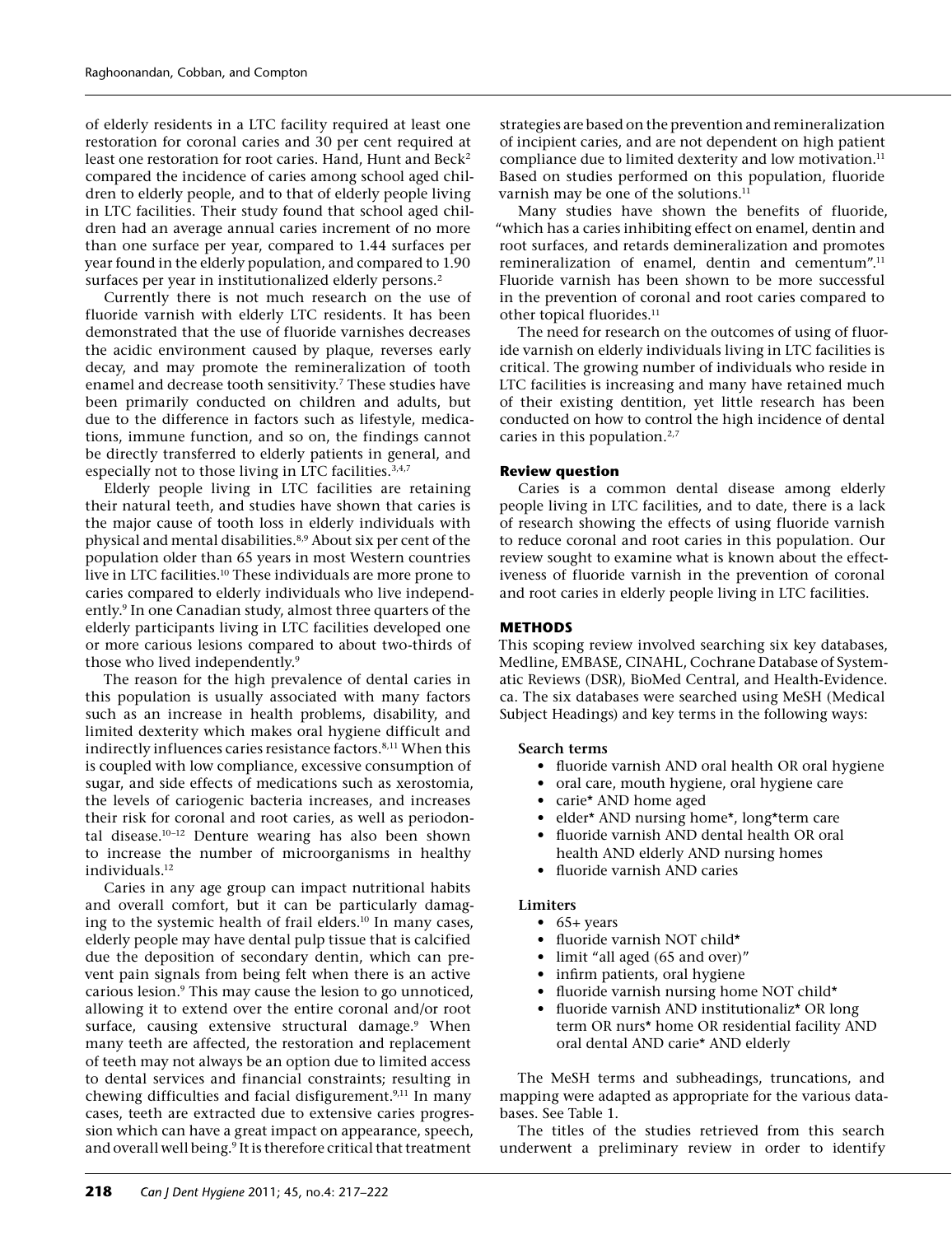which articles met inclusion criteria. Papers were selected based on whether the combination of words appeared in the title or anywhere in the paper. Our inclusion criteria related to the effects of fluoride varnish in people living in LTC facilities, articles that did not pertain to this topic were excluded, with the exception of two high quality systematic reviews13,14 that provided useful information about the effects of fluoride varnish compared to other forms of fluoride.

Titles resulting from the database searches were screened by the first author and this process was reviewed by one of the co authors. Once abstracts were reviewed, articles meeting inclusion criteria were retrieved and read. Data relating to author, date of publication, country of study setting, study population and setting, intervention(s), and results were extracted into two tables according to research method, namely clinical trials and systematic reviews. Data extraction was completed by the first author, and reviewed and verified by the co authors. Since this is a scoping review, quality assessment was not performed.

#### **RESULTS**

From the 799 citations originally retrieved, 173 titles remained once duplicates were removed. These titles were screened and sixteen were selected for abstract review.2,4,6,8–20 Once abstracts were reviewed and compared to inclusion criteria, twelve articles were retrieved and read, with ten articles remaining in the final set—six clinical trials<sup>8,10-12,15,16</sup> and four systematic reviews.<sup>13,14,17,18</sup> See the flow chart in Figure 1. Data were extracted into two tables corresponding to research method, namely clinical trials and systematic reviews. Data extracted are presented below with characteristics of author, date of publication, country of study setting, study population and setting, intervention(s), and results (Tables 2 and 3).

A systematic review by Marinho<sup>13</sup> on children and adolescents evaluating the effect of adding topical fluoride therapy in the form of mouthrinses, gels, or varnishes in conjunction with the use of fluoride toothpaste, found that there was a decrease in caries rate by 10% on average. When comparing which topical fluoride had the greatest caries reduction (mouthrinses, gels, or varnishes), fluoride varnish had a greater effect in caries prevention.<sup>13</sup> Studies by Persson<sup>12</sup> and Potter<sup>15</sup> conducted on institutionalized elders found that neither 0.068% sodium fluoride gel nor 0.4% SnF<sub>2</sub> rinse was effective in neutralizing dental plaque.

Many studies have evaluated the benefits of professional tooth prophylaxis, whether performed with a mechanical handpiece or a toothbrush, and the addition of fluoride varnish. Ekstrand<sup>16</sup> found that there was a decrease in caries incidence in institutionalized elders who received help brushing with toothpaste containing 5000 ppm fluoride twice a day and received Duraphat varnish applications once a month compared to twice a day brushing with a 5000 ppm fluoride toothpaste alone without any fluoride varnish. In a different study, similar results were also found, where caries reduction was also noticed with the application of fluoride varnish (Duraphat) and the use of normal strength toothpaste (1000 ppm to 1450

**Table 1.** Search strategy and results.

| <b>Database</b>       | # Citations |
|-----------------------|-------------|
| Medline               | 8           |
| <b>EMBASE</b>         | 16          |
| <b>CINAHL</b>         | 519         |
| Cochrane DSR          | 256         |
| <b>BioMed Central</b> | $\Omega$    |
| health-evidence.ca    | $\Omega$    |
| <b>TOTAL</b>          | 799         |
|                       |             |

ppm).<sup>16,18,19</sup> Johnson<sup>11</sup> also found that caries incidence was decreased with professional tooth prophylaxis and the application of fluoride varnish compared to professional prophylaxis alone.

However, these studies suggest that in disabled and infirm patients, regular professional prophylaxis, whether performed with a toothbrush or a prophylaxis cup, and the application of fluoride varnish is beneficial. Many institutionalized elders do not receive aid in brushing or regular dental hygiene therapy. Two studies concluded that the application of varnish did not reduce gingivitis in institutionalized elderly people with poor oral hygiene.<sup>8,17</sup> This supports that the main mechanism of action for fluoride varnish is as an anticariogenic agent.

**Figure 1.** Search and retrieval process flow chart.

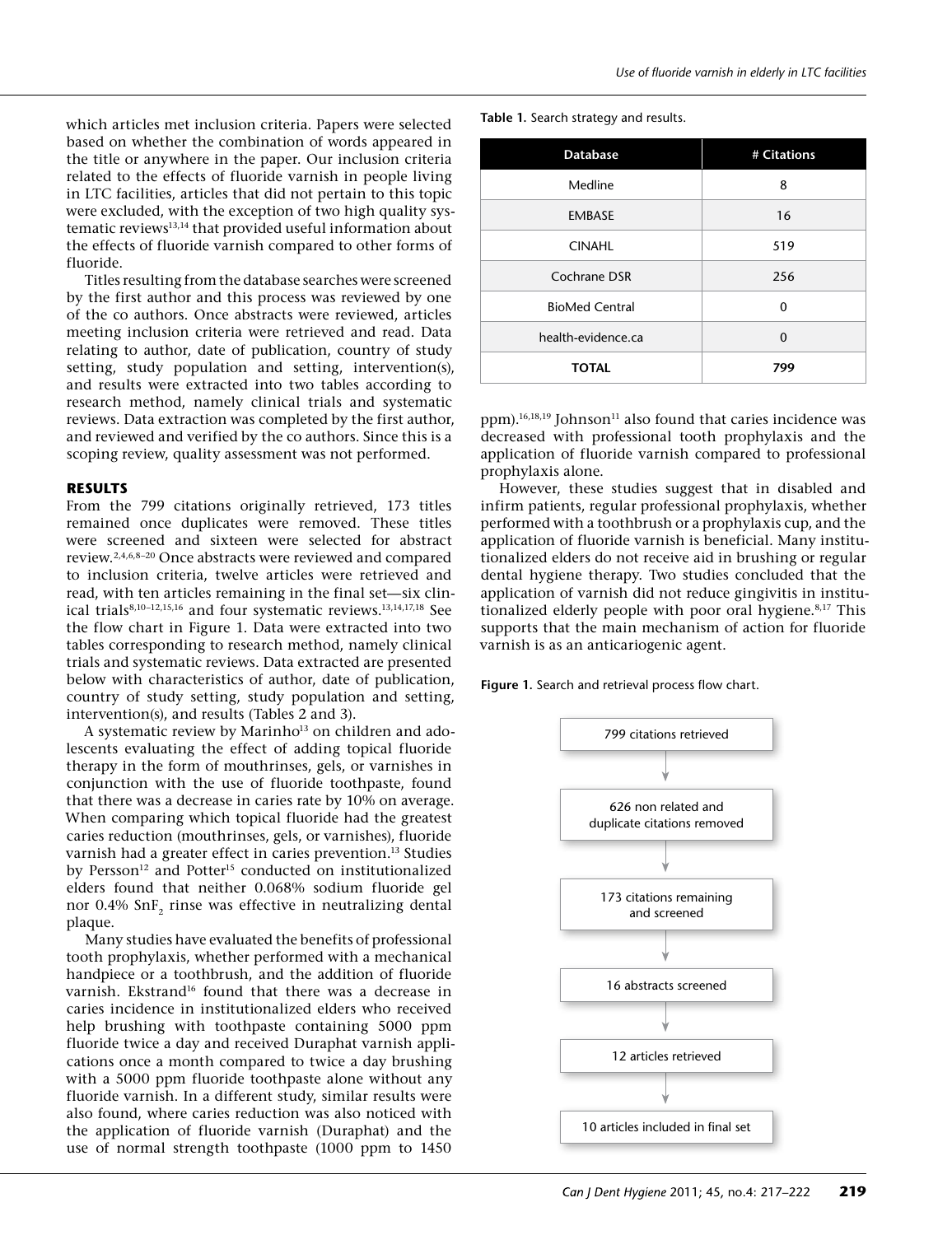# **Table 2.** Clinical trials.

| <b>Author and</b><br>country                       | <b>Study population</b><br>and setting                                                                                                                                            | Intervention                                                                                                                                                                                                                                                                                                                                                                                                                                                                                                                                                                 | <b>Results</b>                                                                                                                                                                                                                                                                                                                                                                                                                                                                                                                                                                                                     |
|----------------------------------------------------|-----------------------------------------------------------------------------------------------------------------------------------------------------------------------------------|------------------------------------------------------------------------------------------------------------------------------------------------------------------------------------------------------------------------------------------------------------------------------------------------------------------------------------------------------------------------------------------------------------------------------------------------------------------------------------------------------------------------------------------------------------------------------|--------------------------------------------------------------------------------------------------------------------------------------------------------------------------------------------------------------------------------------------------------------------------------------------------------------------------------------------------------------------------------------------------------------------------------------------------------------------------------------------------------------------------------------------------------------------------------------------------------------------|
| Clavero et<br>al. (2006) <sup>9</sup><br>Spain     | Age: 65-93 years<br>Experimental n=27<br>Control n=29<br>Long term care<br>(LTC) facility                                                                                         | Experimental group: Cervitec varnish (a CHX-<br>thymol varnish) application twice in the first<br>week, a month later, and then every three<br>months for six months.<br>Control group: Placebo fluoride varnish<br>application twice in the first week, a month later,<br>and then every three months for six months.                                                                                                                                                                                                                                                       | Chlorhexidine applied in a varnish form in high<br>concentrations has been shown to control<br>effectively streptococci mutans and dental caries. In<br>this clinical trial, treatment with Cervitec varnish<br>had significant effect overtime on gingival index<br>scores ( $p = 0.029$ ), but not on plaque index scores<br>$(p = 0.651)$ . Both groups did not significantly differ<br>in reductions in plaque or gingival index scores<br>between baseline and one, three, or six months.                                                                                                                     |
| Ekstrand et<br>al. (2008) <sup>17</sup><br>Denmark | Age: $>= 75$ years<br>(mean age 81.6<br>years)<br>Group $1: n=71$<br>Group 2: n=64<br>Group 3: n=54<br>Living at home                                                             | Group 1: Tooth brushing performed by a dental<br>hygienist using a 1450 ppm toothpaste and<br>Duraphat varnish application on active root<br>caries for 8 months.<br>Group 2: Brushed with a 5000 ppm fluoridated<br>toothpaste twice a day themselves for eight<br>months.<br>Group 3: Brushed with a 1450 ppm toothpaste<br>twice a day themselves for eight months.                                                                                                                                                                                                       | Groups 1 and 2 improved significantly when<br>compared with group $3$ ( $p < 0.02$ ). No significant<br>difference was observed between groups 1 and<br>2 ( $p = 0.14$ ). On average, only three out of 10<br>participants showed root caries progression in<br>group 1 and 2 compared to five out of 10 in group<br>3.                                                                                                                                                                                                                                                                                            |
| Johnson et<br>al. (2003) <sup>12</sup><br>Sweden   | Age: 45-89 years<br>(mean age 69 years)<br>Group $1: n=5$<br>Group $2: n=6$<br>Group $3: n=4$<br>Day care centre in<br>a hospital                                                 | Group 1: Professional tooth cleaning and the<br>application of tap water flavored with eucalyptus<br>oil.<br>Group 2: Professional tooth cleaning and<br>application of 1% chlorhexidine/thymol varnish.<br>Group 3: Professional tooth cleaning and<br>application of Cervitec, followed by application<br>of a varnish containing 0.1% fluoride.<br>Professional tooth cleaning included the use<br>of prophylaxis paste containing 0.2% NaF and<br>interproximal cleaning with interdental brush.<br>Treatment was carried out at three-month<br>intervals for 18 months. | No significant differences could be demonstrated<br>among the three treatment groups, sample sizes<br>were too small. However, this study suggests<br>that regular professional dental cleanings with<br>a fluoride containing paste, with or without<br>supplementary fluoride varnish can prevent<br>progression of existing superficial root caries<br>lesions in disabled and infirm patients.                                                                                                                                                                                                                 |
| Persson et<br>al. (2007) <sup>13</sup><br>Sweden   | Age: 61-90 years<br>(mean age 76.6<br>years)<br>Group $1: n=11$<br>Group $2: n=11$<br>Group $3: n=11$ (the<br>same subjects were<br>used in each test<br>session)<br>LTC facility | Group 1: Application of fluoride gel (0.068%<br>sodium).<br>Group 2: Placebo.<br>Group 3: Water rinse.<br>Each treatment period lasted for 16 days and the<br>test sessions were separated by a two week wash<br>out period. The fluoride gel, placebo, and water<br>wash were performed four times a day during<br>the test period.                                                                                                                                                                                                                                         | Frequent application of gels did not result in<br>an improved neutralizing effect in the elderly.<br>This may have been due to many factors, such<br>as xerostomia, low solubility, high viscosity,<br>and low release. Instead, an increase in plaque<br>acidogenicity was noted.                                                                                                                                                                                                                                                                                                                                 |
| Potter et al.<br>$(1984)^{16}$<br>USA              | Age: 60–87 years<br>(mean age 78 years)<br>Group $1: n=7$<br>Group $2: n=7$<br>LTC facility                                                                                       | Group 1: Rinsed with a 0.4% SnF, mouthwash<br>twice a day for two minutes for a 9 week period.<br>Group 2: Rinsed with a $\text{SnF}_2$ free rinse (placebo)<br>mouthwash twice a day for two minutes for a<br>period of 9 weeks.                                                                                                                                                                                                                                                                                                                                            | There was no change in the total colony forming<br>units (CFU) in the group rinsing with 0.4% SnF,<br>from the group rinsing with the placebo. However,<br>$SnF2$ was effective in selectively reducing the<br>cariogenic microorganism S. mutans by 75 times.                                                                                                                                                                                                                                                                                                                                                     |
| Wyatt et al.<br>$(2004)^{11}$<br>Canada            | Age: 54-101 years<br>(mean 83 years)<br>Group 1: n=41<br>Group $2: n=39$<br>Group $3: n=36$<br>LTC facility                                                                       | Group 1: Rinsed daily with a 0.12%<br>chlorhexidine (CHX) rinse.<br>Group 2: Rinsed daily with a 0.2% neutral<br>sodium fluoride (NaF) rinse.<br>Group 3: Placebo rinse.<br>Clinical trial was carried out over a two year<br>period.                                                                                                                                                                                                                                                                                                                                        | The prevalence of caries and the dental status of<br>the groups were similar at baseline and after two<br>years. Each group on average lost less than one<br>tooth per person, but the fluoride group compared<br>with the other group had significantly less caries<br>and significantly more reversals from carious to<br>sound tooth surfaces at the end of the trial.<br>A daily oral rinse with 15ml of 0.2% neutral NaF<br>solution by elderly residents in LTC facilities has<br>shown to reduce significantly the number of<br>carious lesions compared to either a 0.12% of CHX<br>solution or a placebo. |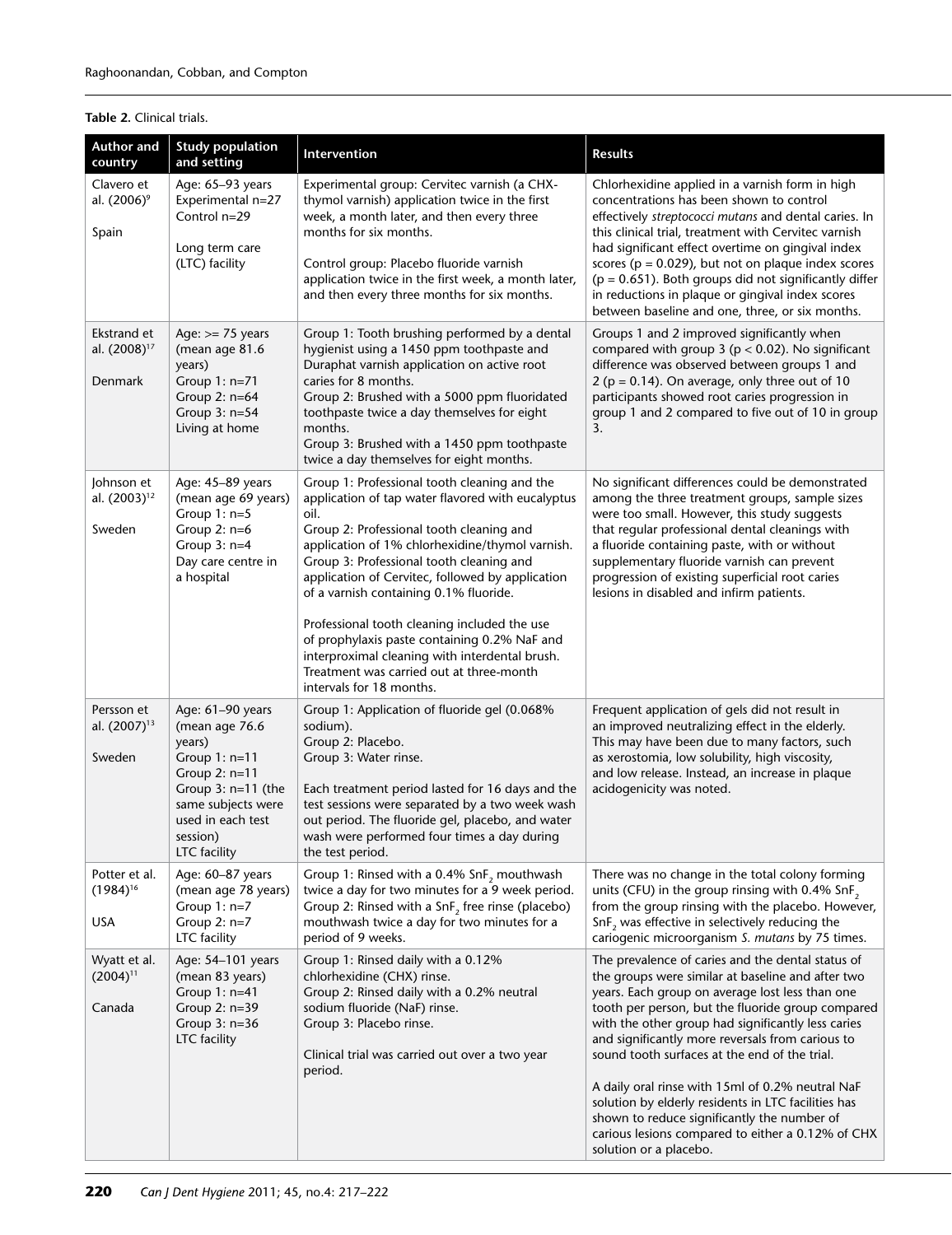| Author                          | <b>Study population</b><br>and settings                                        | <b>Intervention</b>                                                                                                                                                                                                                                                                                                                                                                                                           | <b>Results</b>                                                                                                                                                                                                                                                                                                                                                                                                                                                                                                                                                                                                                                                                      |
|---------------------------------|--------------------------------------------------------------------------------|-------------------------------------------------------------------------------------------------------------------------------------------------------------------------------------------------------------------------------------------------------------------------------------------------------------------------------------------------------------------------------------------------------------------------------|-------------------------------------------------------------------------------------------------------------------------------------------------------------------------------------------------------------------------------------------------------------------------------------------------------------------------------------------------------------------------------------------------------------------------------------------------------------------------------------------------------------------------------------------------------------------------------------------------------------------------------------------------------------------------------------|
| Innes et al.<br>$(2009)^{19}$   | Age: 59-90 years<br>Dental hospitals<br>and long term care<br>(LTC) facilities | Searching of key databases for clinical trials<br>and reviews on the comparison of:<br>a) high concentration (>1450 ppm fluoride)<br>toothpaste compared with standard<br>concentration (1000-1450 ppm fluoride)<br>toothpaste, and<br>b) biannual application of 22,6000 ppm<br>fluoride varnish compared to no application<br>of fluoride varnish                                                                           | Evidence supports the use of tooth brushing with<br>a 5000 ppm fluoride toothpaste and 22,000 ppm<br>fluoride varnish application twice a year in reducing<br>caries in an elderly population living in resident care<br>homes.                                                                                                                                                                                                                                                                                                                                                                                                                                                     |
| McGrath et al.<br>$(2009)^{18}$ | Age: $>= 60$ years<br>Clinic settings,<br>nursing home and<br>community        | Searching of four databases using key word<br>for articles relating to the "effectiveness"<br>of oral health promotion activities among<br>elderly people". Seventeen articles were<br>identified as effective; 13 randomized<br>controlled tests, three quasi-experimental,<br>and one pre-/post-single group study<br>intervention study. Each study was then<br>scored for quality and data were extracted<br>into tables. | No significant difference in caries increment between<br>elderly using 0.12% chlorhexidine (CHX) rinse and<br>a placebo rinse. A decrease in caries rate when<br>rinsing with a 0.05% NaF solution twice a day and<br>brushing with a 0.32% NaF toothpaste than those<br>brushing with toothpaste alone. A lower prevalence<br>of secondary coronal and root caries experience in<br>individuals who received a comprehensive oral health<br>program compared to those who only received<br>treatment on request. Those who received intraoral<br>prevention experienced less tooth loss. CHX-thymol<br>varnish (Cervitec) did not prove effective in reducing<br>GI and PI scores. |
| Marinho et al.<br>$(2004)^{14}$ | Age: $<=16$ years<br>Multiple settings                                         | Searching of several databases, as well as<br>hand searching journals, reference lists of<br>articles, and contact with manufacturers.                                                                                                                                                                                                                                                                                        | Topical fluorides (mouthrinses, gels, or varnishes)<br>in addition to fluoride toothpaste achieved a<br>modest reduction in caries compared to toothpaste<br>used alone. The combination of fluoride varnish<br>and fluoride toothpaste had a greater effect in<br>caries reduction than the combination of fluoride<br>toothpaste and mouthrinses or gels.                                                                                                                                                                                                                                                                                                                         |
| Marinho et al.<br>$(2004)^{15}$ | Age: $<=16$ years<br>Multiple settings                                         | Searching of several databases, as well as<br>hand searching journals, reference lists of<br>articles, and contact with manufacturers.                                                                                                                                                                                                                                                                                        | Topical fluorides such as mouthrinses and gels do not<br>appear to be more effective at reducing tooth decay<br>in children and adolescents than fluoride toothpaste.                                                                                                                                                                                                                                                                                                                                                                                                                                                                                                               |

## **Table 3.** Systematic reviews.

# **DISCUSSION**

Elderly people living in LTC facilities are at a high risk of developing coronal and root caries. The application of fluoride varnish in this population could be recommended based on their high rate of caries incidence and studies showing the benefits of topical fluoride varnish compared to other topical fluorides, although, further research is needed to fill the gaps in literature.

Coronal and root caries is a common dental disease among elderly people living in LTC facilities, but unfortunately many of them do not have the access nor the economic means to receive treatment. This may lead to numerous caries lesions with large structural damage, resulting in tooth loss. Research has shown that fluoride varnish is very effective in preventing and arresting caries, more so than other topical fluoride treatments such as mouthrinses and gels. Due to the limited dexterity of elderly people, caregivers are important in the daily maintenance of oral hygiene. Greater benefits of fluoride varnish uptake have been shown when elderly individuals receive help with tooth brushing in combination with frequent applications of fluoride varnish. New research needs to be conducted so that appropriate measures can be taken to help control the high caries rate in this population.

Many elderly individuals do not receive help with oral care, nor do they receive regular dental prophylaxis by dental professionals; therefore, many have poor oral health. One possible way to address this issue is by dental professionals and LTC facilities collaborating with one another. This may include the training of caregivers by dental professionals on how to assist the elderly with oral care, and monthly visits by a dental professional for oral health promotion activities and the application of fluoride varnish.

This scoping review is based on randomized clinical trials (RCTs) and systematic reviews (SRs) that were available in key databases. Due to the limited research on the effectiveness of fluoride varnish in elderly people living in LTC facilities, the conclusions from this scoping review may not be complete. Some of the limitations of this scoping review include:

- i. limited information that directly deals with fluoride varnish and elderly in LTC facilities,
- ii. quality assessment was not performed on included RCTs but had been performed as part of the process of the SRs,
- iii. incomplete findings due to a limited number of databases, and